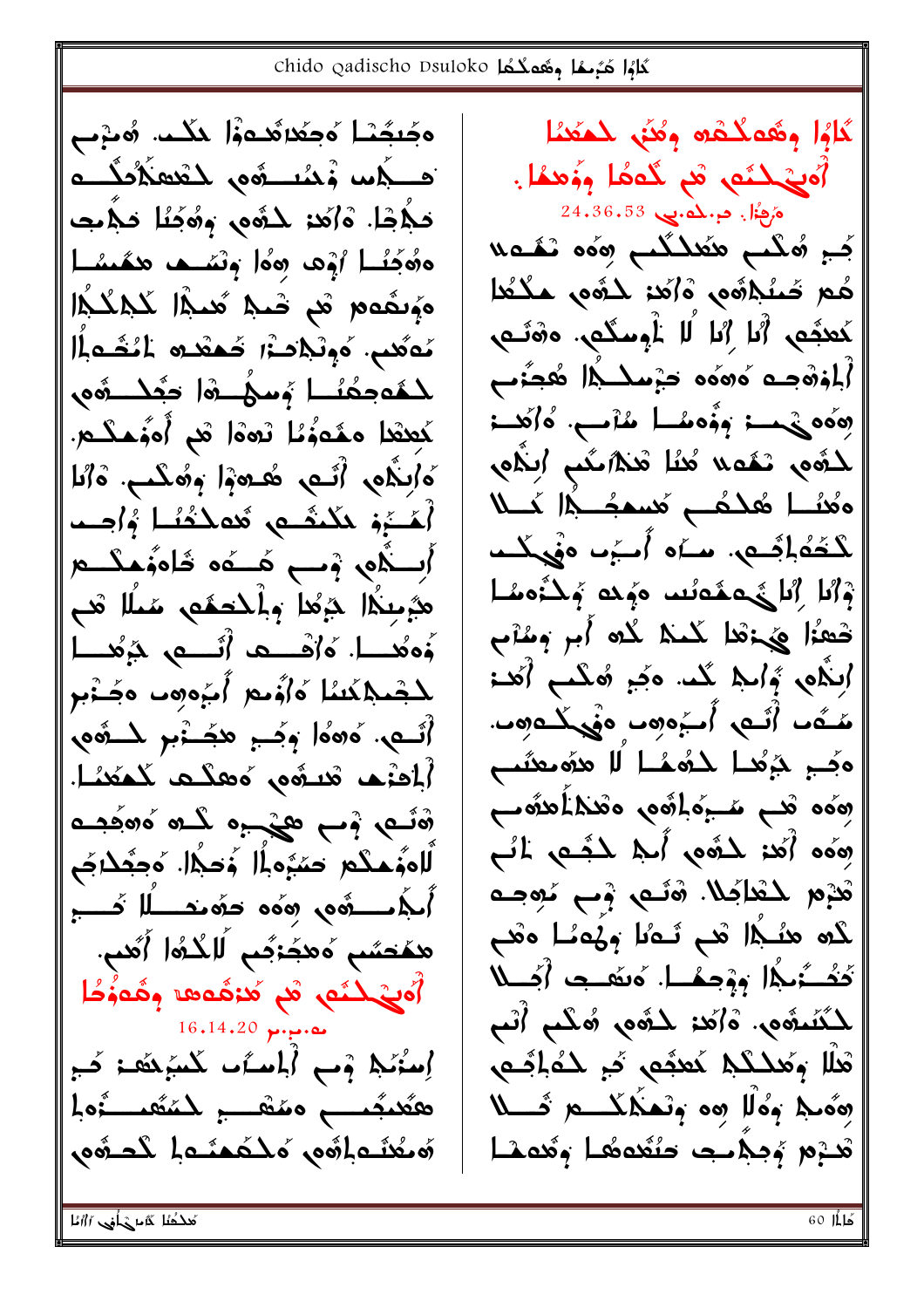هُنَّهِ ﴾اُڪ مَگَف لَدُّهُم نَڪِمُه خَبر سَّـــه قَبِ خُــجُمْ مُسَــعا خُــالِمُهْاَ هَيَّـٰـالِمَا حَـُــهُمْمِ أَوْحَكُـــمِ كَــبِ تَعَجَلْمِسْأَلْمِ وَهُمْ كَسَوْهِ وَأَوْسَدَ كَسَلًا كَعَلَّــُـمَـهِ إِلَّا مَ إِلَيْهِ إِلَيْهِ الْمَعْلَمِ لَعَلَّا مَعْشَمَهِ مِنْ الْمَعْنَاتِ لْمُسْعَدَا ۚ هُمْهِ ۚ أَنَّهَا ۖ وَهُو أُوٓ وَهُمَكُـ مِنْ لَل بْدَرْهُــمِ ﴾ أَلَمْ يُوسُعُونِ مِنْ الْمُسْمَوْيُرْهِ بُوْاجُا هُه بُمعُنذُه هُند. وِنُـهِنَـهُمْ أحقب حكلها واستأمى لمعصوم حَدُّهمْا مِمَّعمِمْا لَا خُـكِمْ مَـعمُكِمَّا هَيَّـٰاًا. هَنَّـٰهِ ثَمِـٰ ۖ خُـٰٓ ۖ حَنُـمُـبِ لَّمَالَكُمُوْمَا هُاهُنَا جَمْدَهُ هُنَّى لَيْ حَدُّهُ الْمَسْلَمِ مُحِسْلاً أَبِيهَا مُحَكَّدُوبَا لْمُعْدُمْلاً. أُهْدَ لِمُسْهَى هُو لَا هِوْمَ مُ مِحْجُمٍ هُمْ لِحَمْدِ لِهِ الْعَلَمِ أَنْ أَحِبْنَا مَنْ الْمَسَلَمِينَ مِنْ الْمَسْرَةِ وَالْمَ أَمثَم مُءَاجًا هُم أَنَّـمٍ حَمَّمَـٰذُكُـًا وَبُهِمْــــو، أَلَّا ثَـــــِ أَاْ أَنَّا وُوسُـــا وهُومِمُا مَكْنُفُو لِمَحكُمِ مَحِلَل ەلمۇھە كى ئەرۋا قاەۋىگى ەجېڭلە ئىۋەم ەلى ئىبا غىندا هَجَرُهُــا لِمَـهُــهِ مَهْلِمَــهِ مَجْلَدٍ وَمَــبِ ھُنگُم اُهُدَ مَّے مُنْامِ لَاهِ اُهتَكَلَّكَ ەدىئىل كىشىلىگە قابائىگىسى قىس لْمَنْعَشُومِ. وَكِّعْ شَغْرَمِ رُوَوُهِ كَمَعْتُمْ َّكَ وَهُ ﴾ [الله روهُ| إِنْمَلاَكِسَـٰهِ ۖ يَاوُسِيَّ

وَحَدُوْنَـــم وَسَـــا ُأُوهِ وَهُـــم لَل هُ مُعْيَدٍ. وَأَهْدَ لَحَقُوبِ آلِكَ لَمُلْكُلاً كَلْـــــره كَاهِــــةَاه هجَــــة إلى حجَّلَــــره حَنْبُما أَسُا بِهِ مِنْهِ سَفْعٍ مِنْفَعِينٍ سَبْلِ هَ أَمِثًا وَلَا هَوَمِنْهِمْ هُجُمْنَيْتِ. أَبْلَهُ أَا وْبِ لَانْكُبِ وُهَوُنْفَقَيْبِ وُنَكْسَبِ ثعفُب حقعت مُطوَّرا تَعفُّنِي َەجِكْمُنْا مَبِيْلَا بَعَجْكُمٍ. وَسَوَوُلَا نَعْمَلُكَ وَلَى هَعُطْ وَمُدْءَأَا نَعْدُوم اَلْمَ نَسْمَهُمْ أَنْسَمَ وَاجْتِمْسَوْمِ مِنْقَصَصَهِمْ وَالْمُسْتَمَرِ كَمِلًا ضُمِيعًا وَلَجْمَعَكُمْ وَهُدَا اللَّهُ مِنْ بْمَ هُنَّى هُم حُكِّمْ وَهَـْلَمْلَا يُمَصُّوهِي لْمَعَنْا هِنْد مُجْد مْع نَعْسُا مَ اللَّهَ السَّفَعِينَ وَسَمَّ بِعَقْفِ وَأَصَّرْوَا وَالْمُسَلَّمَةِ وَالْمُسْتَرَاهِ حَفَّــلاً وُهرُــاً هرُسَـنَى هَدَــُزِمَ هِمُا للسؤهر ومُعمَّد تَعكَسوهُ صَالِمُهُمْ وكُجَبْ وهُ مِنْ يُوَ الْمَرْكَبِينَ مِنْ الْمَرْكَبِينَ مِنْ الْمَرْكَبِينَ مِنْ الْمَرْكَبِينَ مِن<br>مَرْكَبِينَ مِنْ الْمَرْكَبِينَ مِنْ الْمَرْكَبِينَ مِنْ الْمَرْكَبِينَ مِنْ الْمَرْكَبِينَ مِنْ الْمَرْكَبِين كَرْحَقْصِيهِ مُسْتَنْشَأَ إِلِي 1.1.14 كِلَّاجُا مَٰٓمِعُمُا فَكِلَّكُمْ أَه الْمُعَصُلَا كَمِلًا ۚ قُطْهُ مِنْ أَمَلْكَنِ وَهُنَّاتَ هُنَّىٰ تْفَمِيا مْكَنْشَا لْمُعْلَجْمِ مَلْكَلاَبُهِ. لَّذِهُا لَكُمُعَهُا هُو هُدُهِ أَهْلَكُمْ ۖ هُم حُكِّمَ وَهُمْ وَهُمْ أَنَّعَ لَمُعَلَّسَا أَمْكَبِ فَهِجًا حَنَّومُا مِقْعِمِمًا.

لَّهُ الْمَسْتَمَامَ الْمُحْكَمَةِ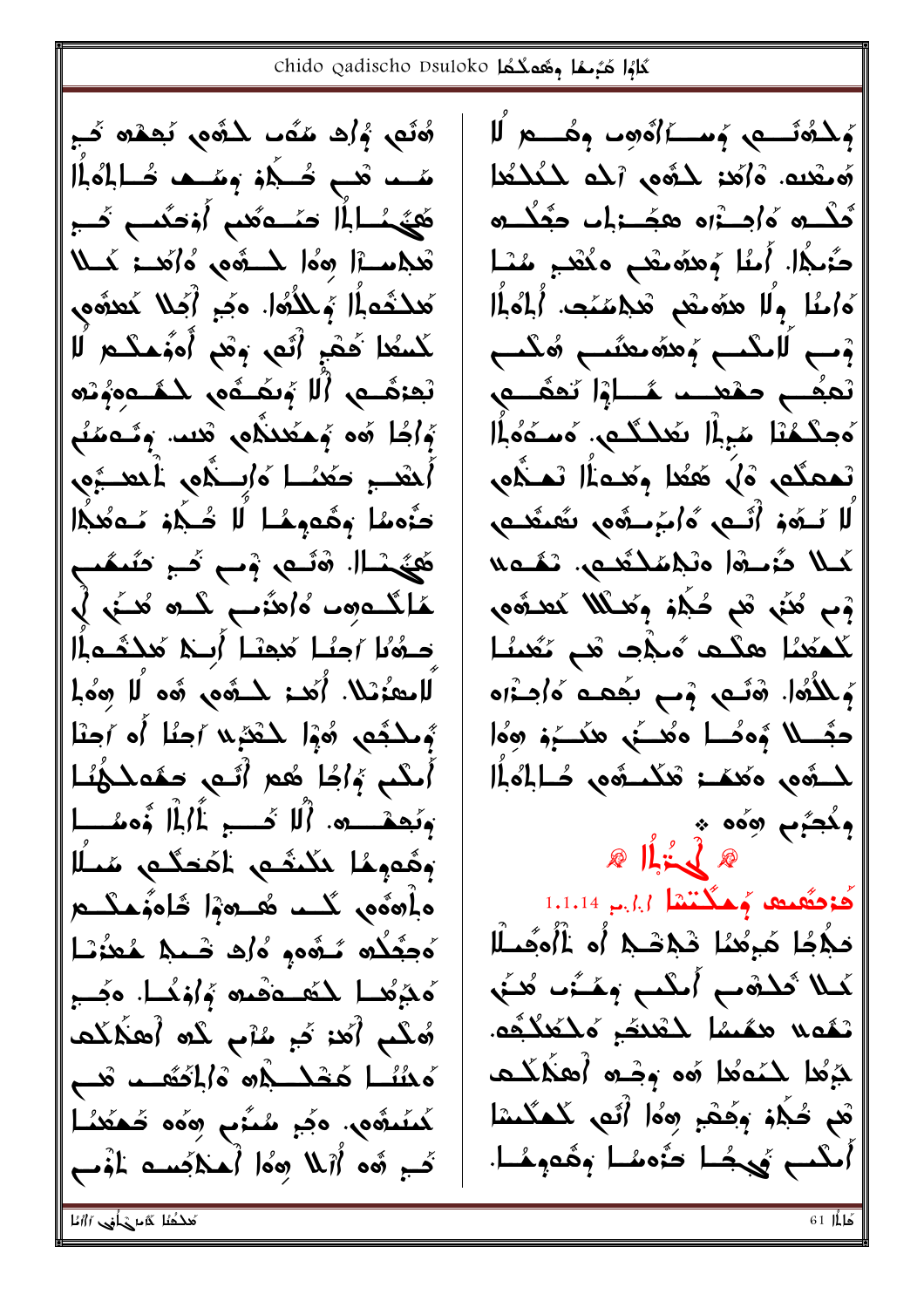ذُهسًا هَمَهَهُم مِنْقَضَةٌ فِ مَسْمَدُ لْمَسْمِ حَمْدَهُا. هَ‰َنَدُّی سَعْنَهُم للفله: أُهنَّــهِ أَلْمَ بِهُوسًــا صَّامُــا وَحَكَمَدًا وَأَرْهُمْ صَفِ فَيَحْتَمَلْهُمْ إِنَّ ەكسرًا مُّەسْل اُمبر هُما مْلِماهْمْمْلِمْم نعنَ وهِ بَمْهِ مِعْنُدُومٍ مِنْ يَمْعَ هُدَنُـــا هَسَـــبُرا هُمعُنُـــه الله هســـبُرا كَعْتَقُومُ بِمَا. مِمْعِ لَمَلْهُا أَجُلْ وَجَبَالَا هَكْلًا ثَمَلًا مُجِبِّعٍ ثَمَلًا مُجِعَلِكٍ. لَمَسْبِ مَّعِ ثَلَمٍ ثَمِمٍ أَلْمُدَهَكُمْ يُعَشَّدُ أَمِرِ محكـــوسكال وكلـــوهوجكاه ومحكــــا هَيْمًا هُمَا أَمَّد: مُعْلَم لَمْعُوَمُكَ هُمجُا مجُمِدًا مَنْهِدٍ هَدَهِ لِكُمْ لْمِنْسُلُمَا. مُعلَّم مُس مُثَارِم أَلَا فَي وُلِدِ بِشَــــــــــمِ كَــــــــــومَزِم لْمُكْسَـٰكُكُمُرُهُ مُ اُوْكُــا. هُه مُحِسْــكِ هُومٌه هُو مُ}لِّد هلَّده لِمُلَّل هُم تُطْبُوهِ حَكْمُا مُحَكَّم ثَمَلًا. وَهُو مُـهِد أَبِهِ مُمكَّسْـا ٱواجهِ مُتَّسْـا هُ/مِهْ مُحصَّحَٰنَا مُ/مِهْ مِمُكُمُّا وَالْمِ وَهَدْهُنَا. يَكْمِحُدُا وَهُبُرِيهَا يَكْجُبُوا انسحفو الشنشك الفسعقماع بُوهكَنشَا. جَرْهُا بِمُكَنَّ تَـْوَهُمْ شَـَرْ هُبْمِ حَمَٰى مُحْتَمِلًا مَجْبَى حَبًّا مَءَبّ انمستفرض انمستهز بمستوم اهكم تج

لَهُجَنُم مُمَّعُم لِمُمْلَمُونَ مَلْجُمَعْا مْسَـّْمُوْلَ وُاهْنُوبِ لِمَسْـَدُّوْهِ وَسَيْحِــْزَا رەلانىغا كىنىشلىك كىنىشى كىيىشى كىيىشى ئىل ەمئىنُەك ئىمكىنىما شاشقىللە وْاهِكُلْمُكُمْ هُلِيُمْمِ لَكْمُعُمُدًا هُجُمُدًا تُابْلَا أُمِرٍ هُا بِمَسَاحَةُوسُوْمَ بِمَعْلَـمَدِ لْمَعْنُــا. ەقىم ئىكەنى ھەمدە لِمَسْتَوْمِ لَلْمُهْتَمَّكُمْ هُمْ يُمْسَمُوْا وقعلاهسأا وضمعا اللأا والمكاووب مَلْلا يْبِبْ أُهُمُمْكُمْ هِكْمُسْتَهْ شَلْبَهِ أَمِرٍ ـمُـمِـدًا أَيْخِرُو ۖ. هَمْ خُـدًا وَ دَلَـدًا هلْعَــه لَمَـــوُهِ لِمَلْكَـــمِلَا وُم بِهُوَمٍ رِهَهُ وَ هُوَ هُؤُوهَا وَعَهَنَّهِمِ ومُعصَّدت وُاسروْاوُها وصُكْنفُدها وبأاوكعا وكسنك وجزأو لكعب ەمُلگىمە كَے مَلاَكِف مَقْعَلُنَام لِّنُنَا هُ مَوْهِ إِمْ ذَا مَدْهُ عَلَى مَدْ مَكْس ُفْلَــــوُّهِ أَمِسْـــبُرَا أُهُننُسَـــمِ رُوَهُه صَّرْبُهِ إِلَّا ضَبْرًا بِفْفٍ كَمْ نَمْلُ وَكُمْ كَذْتُمْ أَكْلَاهُ وَتَكَلَّمُكُمْ مَكْمَ أَمَّدُوهُ .  $4.1.16.2.1.2$ َحُدًا إِمَّا هُجُمِــلاً هُنبُنِــمِ أَنَّا أُهُمــُ;ا حَقْبُ مُلْأَمَلِيْتِ أَيَثَنَا مِنْالًا لِلْمُزْنُنُسَا وْإِلِمِسْنُوْلُونَ حَقَّلَتِ م لمِعْمِيْهِمْ أَمِنْنَا مَسْمَمَا الْمُحَمَّدِينَ

لَّهُ الْمَسْتَمَامَ الْمُحْكَمَةِ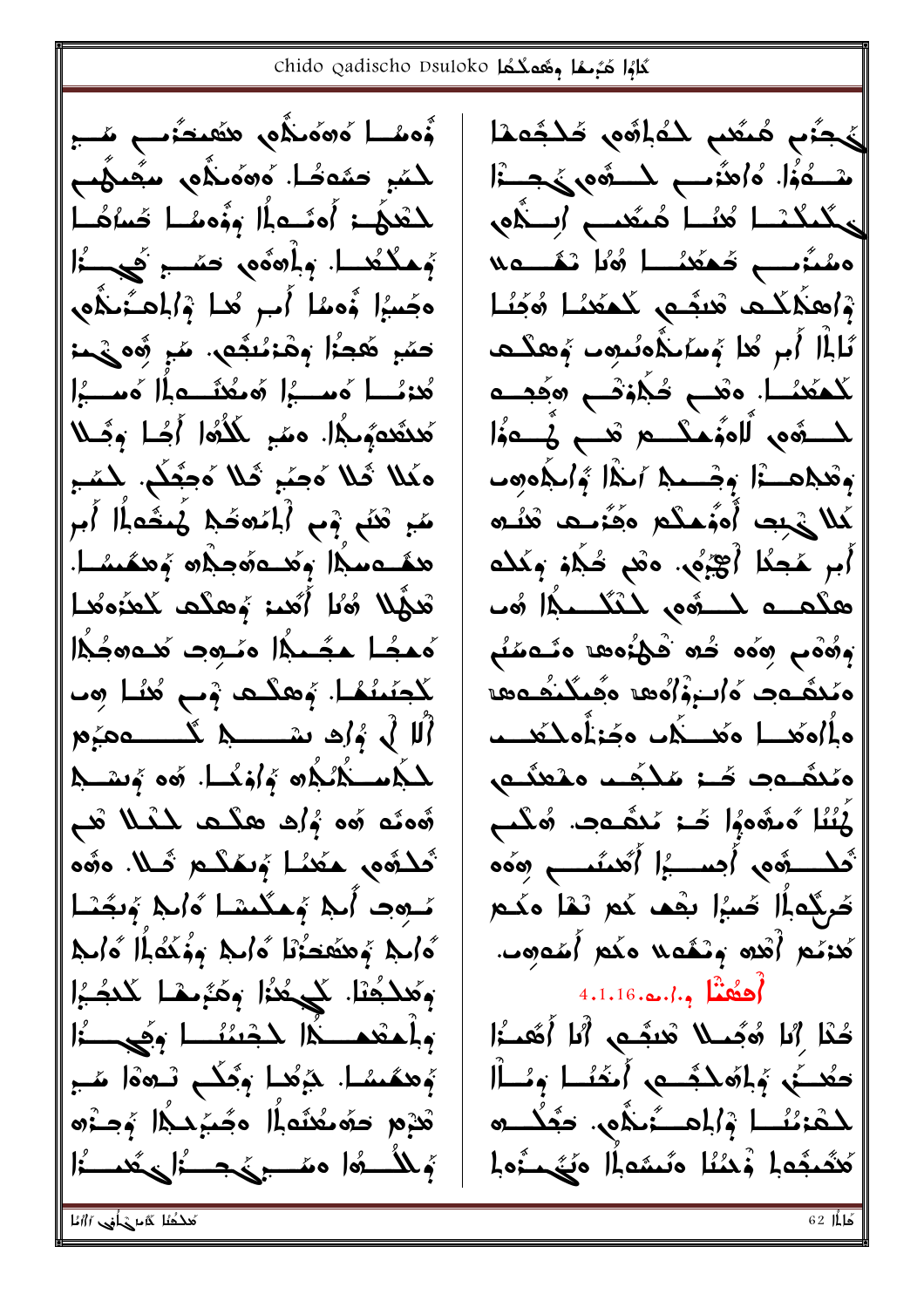كَلَّهُمْ كُمُوْ مُحْمَدٌ كُمَّا Chido <sub>Q</sub>adischo Dsuloko

هَ أَهْلِهِ مِنْ مَا يُحْسَنُ مِنْ أَوْلَمْ الْمَرْكَبِينَ مِنْ الْمَرْكَبِينَ مِنْ الْمَرْكَبَةِ ا قب أُوُهِم . ەنشىكاەھە گىگىب صَرْهُما مَعْنُمْدُهُ. هُنُمْ هَدْشًا كِيشُةُ وَحَصًا حَصَّىلًا. أُوْمِعَت أَوْنُمْ أَرْتَفْتُمْ وَالْمُسْمَعَ الْمُسْمَلَاتِ  $\leftrightarrow$   $\mathring{\mathbf{C}}$ إِسْرُّا . حمَّال لِّر مُدْمًا مُنْزَعَج مَعمَّسًا أَهمكــم صــُزَا مَلكُــمَّا. حكْلِمحُدسكُال معُلَّالٍ مَعْنُا أُم وْأَكْدَ رُهُ مِي. وَمُكْعَدِ شَوْعِسُا فَيَمْتَدُونِ مَعْكَمُنْا ﴾ أُوْمِعِدِ ﴾ أَوْخَا وُمَعْدُوں ﴾ ومَعْلَـفًا حَقَّقٍ مُلَّىلًا. وَقَوْمٍ أَسْلَمُوهَب سُنُرْنَ وَالْمُصْدَمَالَ. وَلَدْ فَيَنْ مِنْ تُعْلَوْم ۖ صَـٰۃِنُكُمْلَ. هُـُوصُــا گُــُرُّهُ مُحَقَّعَكُمُهُ هُمْ هُمْ يُعْبُبُ \* لَّكُمْ يُمَّلُ: 1 . 1 نَّعْنُا 200ْ سَدَ لَمَاسَ بِهَمْنَا بِهَامًا كَمَلا فَتَقَا وَذُومًا. وَلَمَعُوا بَعْدًا كَفَحَ وِيُمِيَّا. وَمِيَاه وِيُعِيمَكُم جَاءِمُهُ \* كَفَّفَ وُالْمَالُ ثُمْ الْهُوهِ ۚ. وَرَضِّيهِ صَرْفُهَا مَ الْمَدْ مَنْ أَشْرَاءَ مَنْ الْمَعْدَ مَسْلًا بِمَسْتَدَمَّةٍ مِنْ الْمَسْلَمَةِ مِنْ مَسْلَمَةِ ب وتَرْمَيْنَا وَحَمَدُوا مَحَدَّدُوهُ \* أُوْمِعِهِ أَوْلَا أُوْمِكْمَهِ ۚ وَهُوَا لِحَدُّلِ هُوهُما هُـُزَا. ٱلْمَانُومِهِ ۖ مَاٰ ذَهَا ۚ وَهُم مُكْم. ونَعْمِلا مُلْكُلُّ وُامِعُوْلُ \*

صَحْصَصِبُمَا وَهُـــوَمِبُمَا وَخَــوَمِحْــدَة وُهِ اللَّهُ عَلَى اللَّهُ وَأَوْلَى مَعْهُمْ الْمُكْسَنَةِ وَإِنَّهُمْ الْمُسْتَوَاتِهِ الْمُسْتَوَ وَقَلاَمُ دَائِكَ وَقَعَظُكُمْ لَيْسَا وُوَمِنَا وَمَعَاجَدَهُمْ الْمُحَسِّلَ وَمَعْنَاهُمْ الْمُحْسَنَةِ مُحِسُرْشُـْدِياْهُومِ ۚ ثَمْرٍ يُعَشِّبِ مِنْجُشُـُدِي. ٱلْا «ەَم عَنْنُنَ حَسَّـٰهَ ۚ وَقَـٰهَا ﴾ َىْتْزَەر بُمِـكَى نْزَحْل خَـْمَـْمُـكَـل بِمُومَـَّـد هُمُا. ەقىلە كَلُه كَهِيمُ الْمَلاَوُكُب ەقىللىقى كېشىلا گائىسى أمىبر كحدة جكال وتحج عوشا كعكم مجال لِمِّمَـٰلاَ وَوُمِ لِلْكُلُّوَصَّـٰدُواْ وُمِنْـَـوَ وَهِيءُ أَمْ مِسْمَاهُمْ لَـمَكْلَمْ لَا شَعْنُوه ﴾ وثقولكقو وفئني للمغنا قطيي. وْقْعَدْ كْلَا حَزّْهْهْا مْعَذّْمِينْ. وَيُعَدَّ كَلَا قَتَقَا مِؤْوَمِّهُ \* \* إسنط: هي. هكمة لمُعدَّوهُم كمكملك مكران وموصد حُكَماً وهُذب مُدَّعُوف حَمُّنَا كَابُوا مِمَّا شَيْئًا ضَمَّ حَكْثُنًا مَاهَكًا. مَبُرْا لِلْكَرِبَاسِ وَنَاهُمْ مُكْثِرَهِ حَكَامٍكَاهُسٍ هُدَب لَّمْمُا مِمْنِي لَاحْتَحَنْنَا مَحَم أَوْخُنَا. عَنْمِ لِلْكَرِأَى مَرْيَا مُكْرِمَةٍ حِثَّقَهَكُمْ ثَدَبِ صُلُمْ أُونِيْ كُنُمٍ . حمُلًا . هُوهُمُا اسمه التَّحَسُّمَةُ وَمَعَلَّاتٌ الْمَمْدَّ مُلْكُلُّ وَسَاهَ وَهِنْكُمْ لَمْعَيْنَا

مُحْدُمُهُ لَهُ مِنْ أَمْرَ الْمُحْمَدُ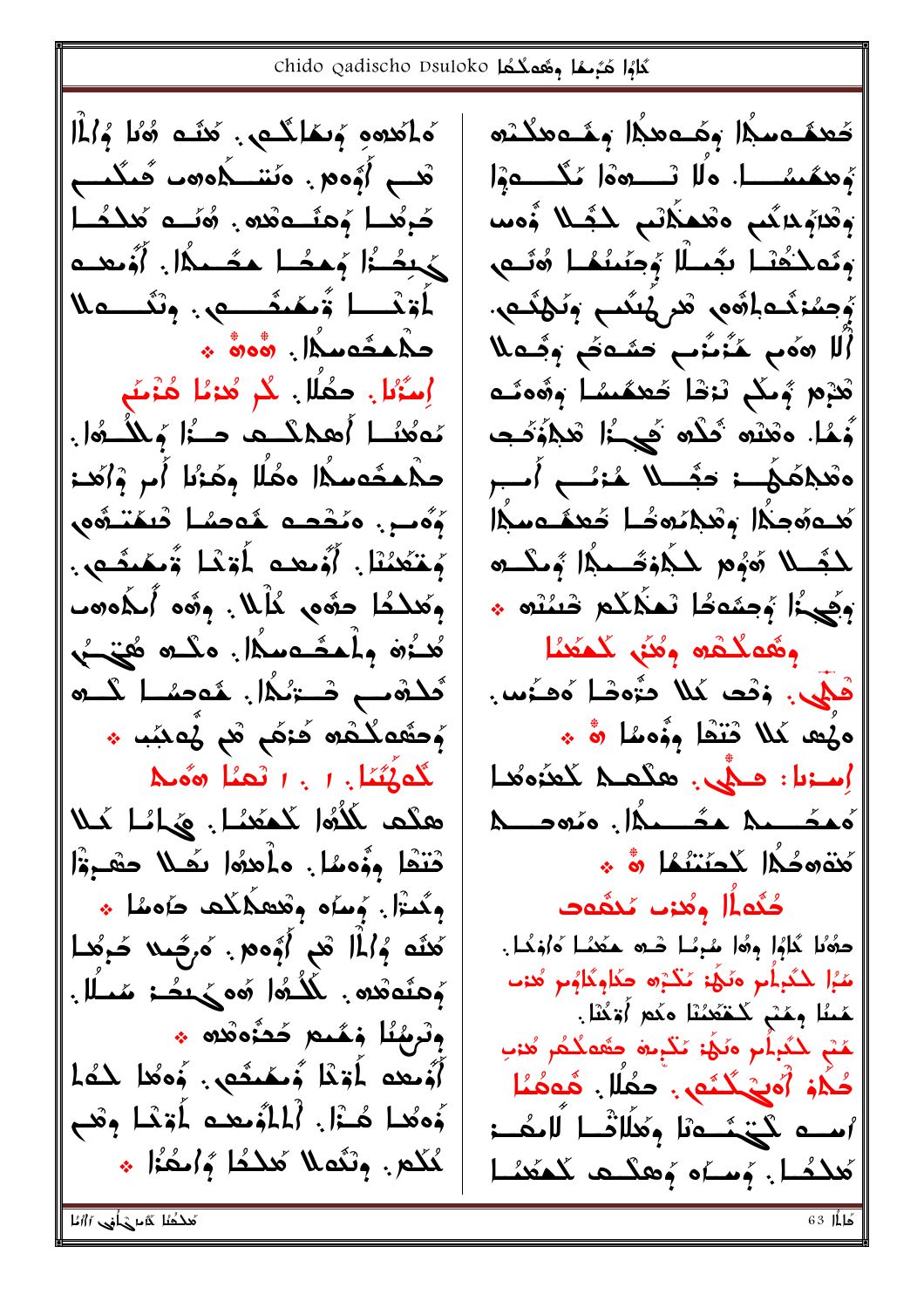جُنسر وُهِ ومُحسنُ الْمَ الْمَرْجَمِعُهُ الْمَ هُعِلْمًا لَمُتَكْبُوهِ وَأَوُمٍ. وَضُع أَلْمَكْتُ هَتِرْهُنَا . تَحَتْتَلَ مَعَكْتَسْتَلْ ههُوُمُ \* رِبُكِيعُرِ هُنِّي لَحُقَوَمِ! وَهِ . وَلَكُم لَاهِ كُمَّا لْجُمْعِ لَاهْتَمَاءُ وَهُوَ وَأَوْلَى الْمَكْسِ وَصَرَفَ أَمِرٍ يُصْدًا. وَصُدْ أَنَّعِي مُعَزَّمًا \* مِكْمِحُمْسَا وِتَسْمَعَهُواْ وَٱلْمَسْسَوَى. اَهُ مَعْ مَشْهَدَ مُعْمَدُ ﴾. وَهُ مَعْمَدُ هُوَٰٓۄٗ وُّهٗا ۖ. ۖ كُنۡٓٓٓ كُلَّا ۚ وَكَـٰٓ وَتُوَاۚ ﴾ رجّْمَحْا احُا رجّْمُحْا احُا. رجّْمَحْا اضَعْمَدَ لَلْحَكَلَهُمْ أَنْ مَرِيَكُمْكُمْ أَسْعَاهَا هُوءُا. لِلصَّلَا هُم مُءُومٌ صَرِبُكُمْ \* لِكْبِحُا أَهْلَى حَكَمُنَا وَلِيَحُمْ أُهلُر حَافِطًا وَ وَبِكْلُهُا آلَاهُ أَعْدَوُا }. لِكُبْرَاْلُ مَكْرَضُوْلُ \* صَرَّبُهُمْ هُنَى سَعْدَهُ الْمَسْرَعَى مَعْمَلَا ئَــلا سَــوم, وَوْه مِفَــْمِ لَلَــمِ مَنــمِ صُـُـطا . ەَهْدەْمُـل كَــل هَدَدُه لَـ مُوهُدا ﴾ . هُه مَ الْمَسْلَمِ لَكُمْ هُو عَلَيْهِ مِنْ الْمَسْتَرْدِهِ ﴾ [الله عنوان] هَ مَعْهَ مَعْ رُومُهِ وَ مَعْهِ مِنْ اللَّهِ وَوَّسْعَلَ كَلاَ يَجْرَهُمْ وَكَيْتُتْمَ وَالْمَحْمَدِينَ مِنْ سَمْ لَمِثْنَ الْمَحْمِ الْمُحْمَدِ الْمُحْكَمَةِ مِنْ الْمَحْكَمَةِ مِنْ دُمك هُيعًا. يَعْجَدُونُيومَ مُدْمَ

مُهصمًا لمُحُوضُوه وِمْكُمًا. وِمُـود ئفقـە سَكْفَىــم لْـبْصَـٰا. ەھُـــم تَرْبِ ۖ حَمْكُمْ مَا . هَ مَعْلَم لَمَعْمَا دمٌه دمُه \*\* لْحَوْيُّمَّا. 1. نَعْنَا 200ْ حقَّعككُم حَـٰ لَمَلَاهُ ]. كَنْصَـٰهُ أَنَّـٰهِ لْمُلْكُنبُسِنِ. ەَفْشَىزا أَنَّـى ضَـر أَهْدَا. «ەَىدُّە ئَىسُم صْلَكْمَا» كَمِ هُلْكَ إِلَّا لَكُمَا أَصَّا. وَالْحَدُوبَ َّەٰلَّكُمُّا مُكْتَـٰمٍ. وَمُوْسًا هَرَّمَطًا بُالْمَا. سَفَعفُمِ حفًا لَكَمُتَم \* هَٰذَمِ أَنَّصِ لَمَلاً هُوَٰءًا. هَمَكُعُلَ هَضْ كمستَوى ومستَغَارُهُ وما مِنْ مِنْ مَسْمِدٍ هُكُم. مُ مُنْم مُنْزَا هُ اهْنُو \* وَحَدُّدَا وَكَاوُا وِهُمَكُـٰهَا } قْلاَاْمْنُا وَالْمَالِمِينَ وَالْمَالِمِينَ حَقُلًا . هُم مَّ كَمْشُرُه بكحكا أبأا وكننا بكحكا تعلا وأفَـــــه أل بِكَــمْــــــل وفــــــده وُهِ قُنُمُنَّعَ . هَدُه كُلَّج تَعْمَلُحَدَهُ مُنْعَةٍ حَعْدُنُمَا بُمَعْتِكُمْاً. مْعَاماً هَصُلاً هَــُزُوْهِ ـِ مَٰٖٓ مُلِّـكُـا هَدَكَــِ مَنْـَا ﴾ صَرْبُهُم هُنَّى نَفَــْمَـلا. ەصَرْبُـْـما كَنْدَمُكْمْ بُمَكْبَلُسْ. أُحْضَدْ أَتْ ضَهْلُمْ ا

الخالف معاشر الفكض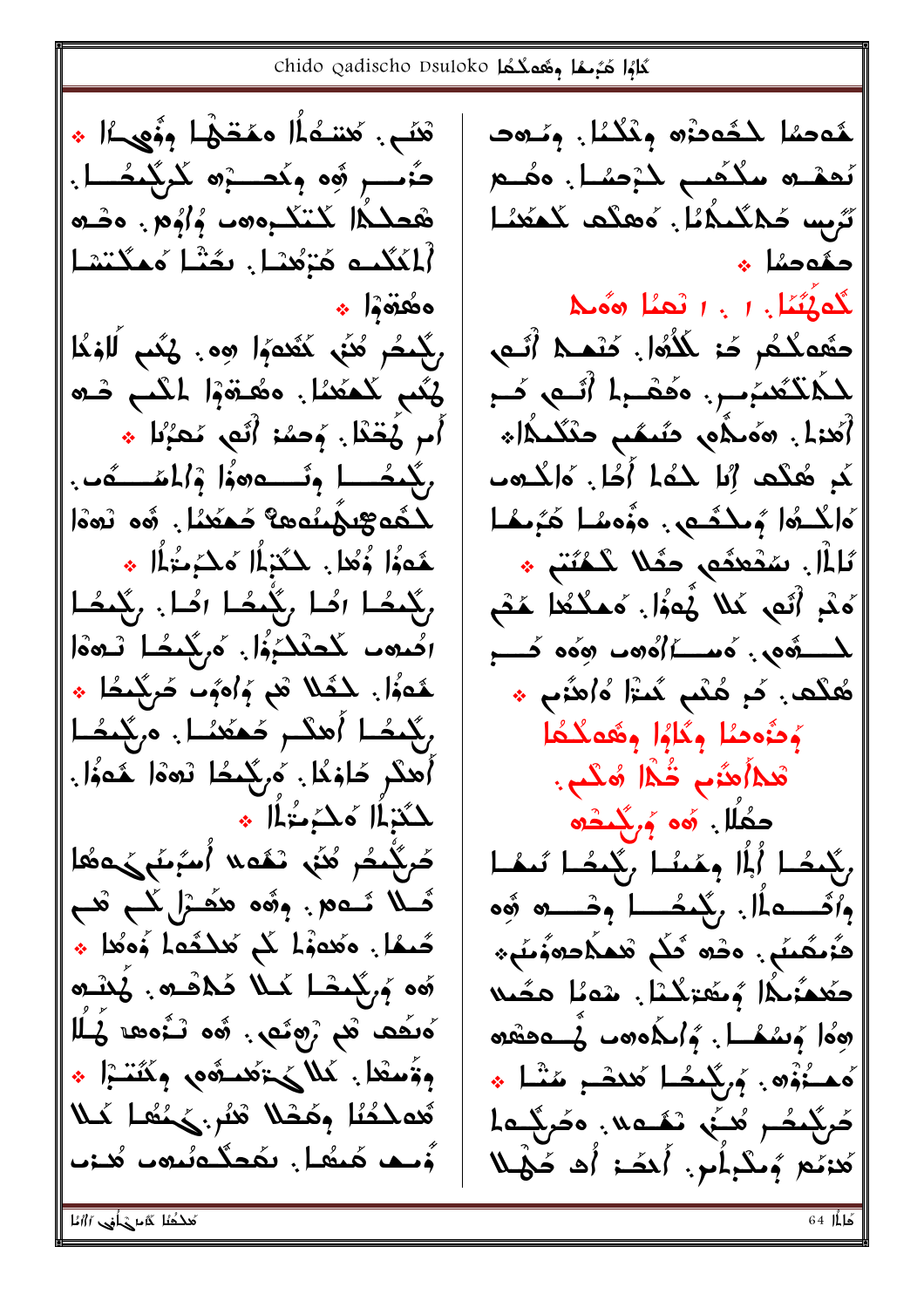كَاوُا وهُوكُدُه وقُنِّي كَمَعْنَا فَكِّي . هُا نَعُمْهُ وْهِدْكُمْ مْشُمْ لْمَعَنْـا . هُكَنْـا نَـالْمَا أُمــر مُنـا ۇسابلاەئىسەت ۋەلمى ئىككىل. َ هُ: حَقَّمتِ الْ الْمَسْرِ الْمُسْرِ الْمُسْرِ الْمُسْرِ مِنْ الْمُتَعَلِّ مِنْ النَّرْضَ لَهُمُعَا حَقَّمَتُوا هَيْمًا أَلْمَ هَذِ. وَلَا أَوْنُو أَنَّصِ وَحَقَّدُهُمْ الْمَدَّةُ وتُعِدْلًا . أَوْحِدًا مِرْثَمَا أَبِي وَلَا سُبَيْدِ أَنَّعِي • أُوفِسُا وِحُوَّامِكُا [بِمُزُا] حُـالُهِ • وأوزها وهوما كملا لهوكا وأوزها أنمرو للمفوأه للمختم المستفوم كَكْتْݣُوه لْمْ ورونْ وْمَالْقْ بْلّْ رَبّْنَا وْمِي مْ تَمِّدُ الْمَعْنُنُّا وَأَنْكُوهُ فَقَيْسًا مِهُصَمَاهِ . أَمِي تَنِيه؟ تَعَهُّلاً مُحْمَّدَه مُعْسَبُنًا وُدَعْنَا هُ أُدْهَدُه . ثَنِي كَمَـٰهَكُـُمْ أَمَكُمْـُمْ أَمْ وَالْمِعَـٰٓءَٰٓاْ الْمَسْـَـٰٓا هُمَنْعِدًا مِثْعَمَدُهُمْ . مَعْلَمُهِمْ لَمِنْهَا كَعْكُمُ . أَلَا كَعْرِهِنْنَا أَنَّـٰهِ ، كَـٰلاً هُوۡٓا حَكْمًا مِمْعُنَكُم خُمْ هُكُم ٱلْمَنَّف هَكَنَاًا، شَهْلًا وَهُكُب حَهْنُفْتُمَاْ! هَكْمَعَكْبِ هَلاَمُبْ لِلْقُسْمَاْ! دَّمِيْدِ وَالْمِنْ أَحْفَظَ مَحَمَّنْشَطَ قَالَ مَ وَهِكُم مُسْوَّى ِ. حَصَّ بِمُسَالِ ( مَقْصَد الْمَهْمِكُمِ. سَنَــح وَبِ حَصَّرِيتَــماُ! تَعَفَىلا يُضُا وِهُـعَدْعُه وَفُنُوهَمْ

كَتَبْ إِ. وَاهْوَمْ كَمْكُمْ الْعَمْلَةِ وَالْمَجْمَعَةُ الْمَجْمَعَةُ الْمَجْمَعَةُ الْمَجْمَعَةُ ا لَمُعصَفًا لِمُنْقَمَدِ وَهُ وَأَرْبَكِ بِ كَلَّا حُدُّ وَالْمُؤْمِنُ مِنْ مَعْمَدًا حملْه مِنْقِيْا مِمْدِءٍ. مَمْعِدِهِ لَتُتَبَرَأُ مَقَوْصُلُ آهُدُهُ \* لْأَوْسُلْ. وِهُوَٰوُكُلْ كُلْمَ أَلْأُوْمُعْلِكْسَى ﴾ كُلْمَيْ شَنْدُهُ لَهُ مُسْلَمُكُمْ } مُشعنكم ەكنُى شَم ەُمُشعنكىم \* لِمُوْهِ كُنْزَا وَسَاهِ لِلْعُنَىٰ. وَوَقَّىك لَمَلا قَبِقُا وَوُوسُا ، وَدَوْوَوُا وَقُلْ صُّ أَمَّاهُمْ وَالْمُعَامَلُ مِنْ مَسْتَمَرَّةٍ مِنْ مَسْتَمَرَّةٍ مِنْ مَسْتَمَرَّةٍ كَلَّــْـهِ وُآٰلًا ۚ قَــَــمِ أَوۡهِ مَعۡ مِنۡمَــَـمِــمِــَــمِــمِــ هَانَقْهِ - هَٰذُا بَهُ هَٰذُا الْمَجِعَةُ الْمَجْمَعَةُ الْمَجْمَعَةُ الْمَجْمَعَةُ الْمَجْمَعَةُ أُوْمِعِهِ أَوْلَمَا وُمِكْمِكُمِ \* \* لَالْحُوْا هُءَهُمَا جَزْوَهُا وَحَمْكُمِٱلْ وَّوهدُهُا وَحَكْفَةُوْا حَكْمَلًا هُـٰٓعَكُـٰهَا . لْكُتُبْرَأَ سُئُلَ وُسِعْلِ وَهُكُلُومُو \* مْعالُمًا. حمُلًا. أو مُعمْرًا وأحبًا كَمِلًا يُحْدُواْ وَأَنْذَا. وَكُمْ فَصْنَى لِمُلْكُلِسِبُوهِ فَالْمُوسِيمِ هَا أَتَّبَّهُ مَاءٌ . هَضُّنُو أَنَّبَ كُمْ أُهْدَى قُومت المَكْتَبِهِ وَالمَعْتِهِ كَمَعُنَا وْأَوْاْلِ لِمَكْمَانِكُمْ وَهِنْكُمْ لَكُمْعَدُلِ. ەھ اگلات قىي ئىچىنا ھە

لَّهُ الْمَسْتَمَامَ الْمُحْكَمَةِ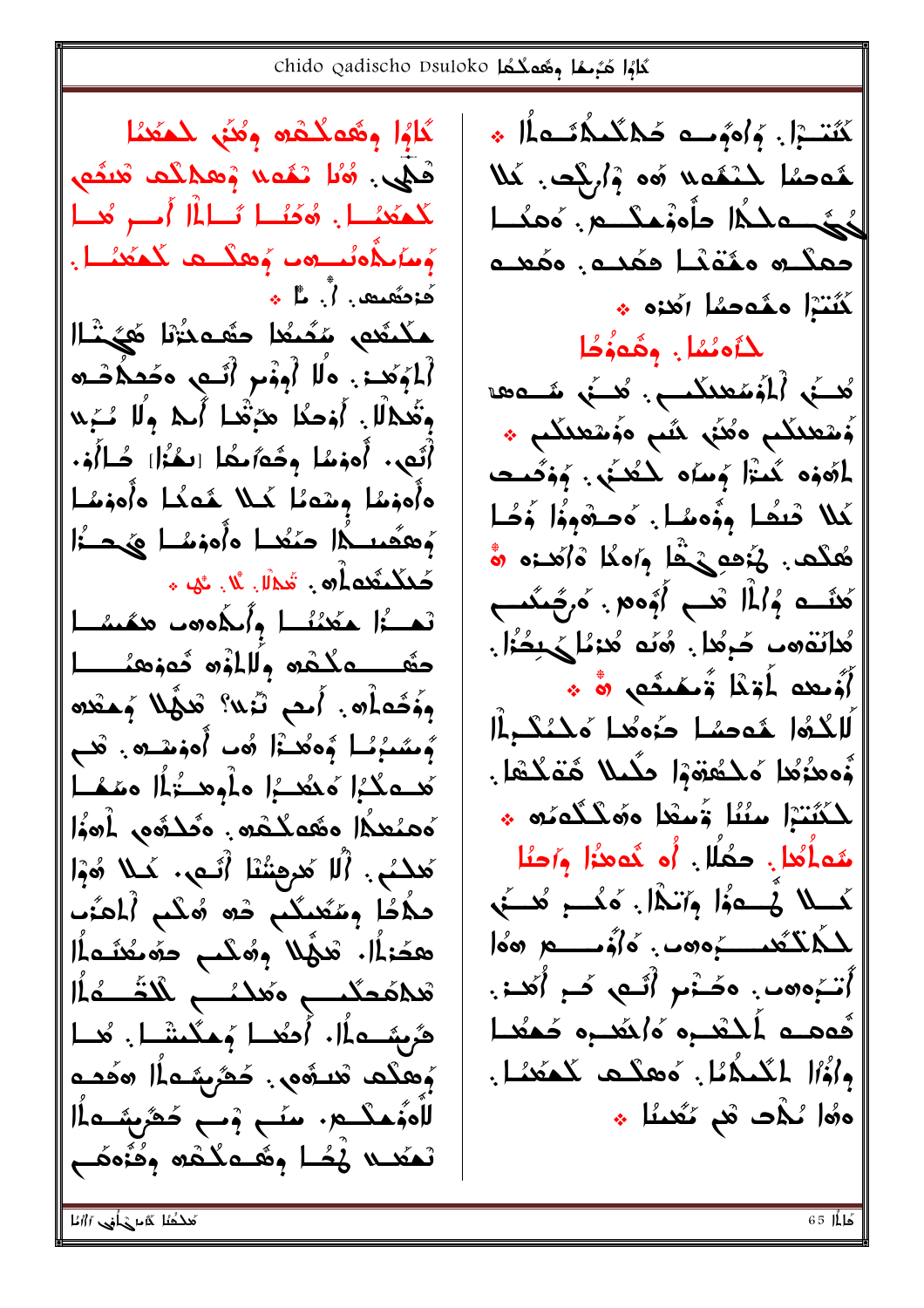وِيُحْسَماًا هَم أُقْت أَصْباً \* هَم حُكُمْ ومُهِد لِللهُم حُدمُاْلِ مَكْدَحُطُ اً الْمَفَعِدِ أَنَّفِي لِلْعَبْرِمِ . اَلا لِلنَّبِعِيدَا ولَا حَقَائَـــوحَكُمَا وَلَا حَقْبَقَــوَالَ كَنْدَهَ فَيْخُرُسُمُّا فِي أَمْدَنْهُمْ مُحَدَّمَهِ مِنْ مَحْمَدَةِ ەھلاھە ئىمكىئىل. ەھقىم كىل ەُكْمَرْسِتْ دَاكْدْدْ لْمُصَطَّلْ دَرُّەنْدَلْلْ . أمس أَعتَسُـدًا وَكَــدًا. لمُهْلُمٍ. مِنْ يَجْمَعُ هَ حَكِيمٍ ونَسْدَهُمِ مُحَسَّرَا لَامُحُسَّا وْٱللأهْــزه. مُنــا وِسُرْنَـــ صَنْفُـــر سَمَعَ، هُمَا سَاسَعِ لِمَسْوَمُ وِهُاد حكَّمَ. وْكُنَّم حْمْعًا ه/ُس كَوْخُا ەُمْسُا خَتَمىنُھا ھُـاُس ھَـى لَمْهُـر. حَرَّهمْا بُمِكْرٍ يُحِبُّ شَعْبًا \* هُجَّ لَمْتَعْبَرَا حَمَّوَهُا سُنَّى ۞ وَوَ لَمْتَنَا ەنتىسۇە كۆتىم كىقىلى كەستە لمسَمْلِ وهُلُم. وَيُدَه لِمُحْدَوْب مَلَّاهُ مِنْصَاحِ لَكْمَهِ وَالْمَاهَ لمُمَاهُم الْمُبِ هَتَمْهَا مَلَقُمَهَا مْسَــُوةًا وأُهْـــزه لَمَـــوُّوبِ. أو إِنْـقُــا ومأسنة المنشاط المتكتلات كَمَعْنُمْا وَهُنَّعْمَدْوِي. وَهُ وَهِنْمُ عَ هَنصًــم . هُكَـُــا أَلَمَا . لَا الْمَأْصَــُـمِ أَحتُنا وِسْآمِ أَنَّكُمْ وَهَنَّـمَ. هُحَنَّـا

لْمَعْنَا وَلَامٍ مِكْتَنَا نَسْرًا وَتَزَوْرَ \* كُنِّبَ قَبِ ضُـكُمْ عَنُعْـكُمْ هُــَّفَ لَمَلاهُ مُــا أَوْحَكَـــم كَـــٰةَ هُلم مَاللُــف لْمُتَعْتَبِهِ مَا هُءَ دُرَا هَيْ أَلْمَ مَعْتُنَا مَعَعَتُنَا. ومُحا مُعِظَمَ اصْلَا وكععمدهن أعمم للكلكعبءهم لِمُسْمَوْ ٱتْݣَا، هِأَمْعُسْاً مُسْسَوْهِ رەنسۇم لىف مەللىشىمل لمەلمىزى ئىكەن أه لمشاعلكمه متسوءُه هُـــوَمْ ا لمَشْمَلَكُمُه أَصْلًا وَهُمَه لَمْكُمْعِلُهُه. أُوْمِع أَسْوَهِ مِنْ اللَّهُ مِنْ اللَّهِ اللَّهِ َهَ}هدَ الله الْعَقْمُوهَا وَحَمَلَ هُم أَهُا مُحَمَّرَا أَنَّعَ هُم مُحَكَّدَه مِكْتُفَا رُهُنا. ه/ُمَد: كُــوُهي. هُا أَمَّا كَعفَــمِ أَىكُ كَنْـــوُوبِ مُـــقَّقْد خُذْخُنَـــا وَعَوْهُمُ الْمُتَنَبِّصَ جَرْهَا لَكُمَكَهَا. هُ صَبْرٍ هُدَهُ مُنْهُ مُسْمَدٍ مُسْلَمٍ مُسْلَم مسَّدَحُصَــا وَلَا تَمْلَعُصَبِي كَـــلا هُـــهِمْـلَاهِ وِمُعَـــهُم مَكْـفَــد أَنَّــم حَقَنُكُمُوتَ وَمُحَكِّرَةَ لَحَدَّةٍ مَعْشَلًا قَبِي أَوْهَدًا أَهْلُومُ، لَمْسَوْمٍ أَنْفَعًا مِلَّا وتسوؤوا متنال وأحفظ وخملا كْتِيهُو ۚ جَاجْدُ بَعَدُ ٱلْجَدَٰدُ ﴾. وَوَصُلُ جَاجَوْ أَنَّعِي لَامْكَدْ قَتْنُمْ مُحَـَّدُكُمَا. وَاسْعُوْهِ للفكا كعكنا أهكنوه للتمكا

لَهُ اللَّهِ مِنْ أَيْضًا مِنْ اللَّهَ اللَّهُ عَلَى مِنْ اللَّهِ مِنْ اللَّهِ مِنْ اللَّهِ مِنْ اللّ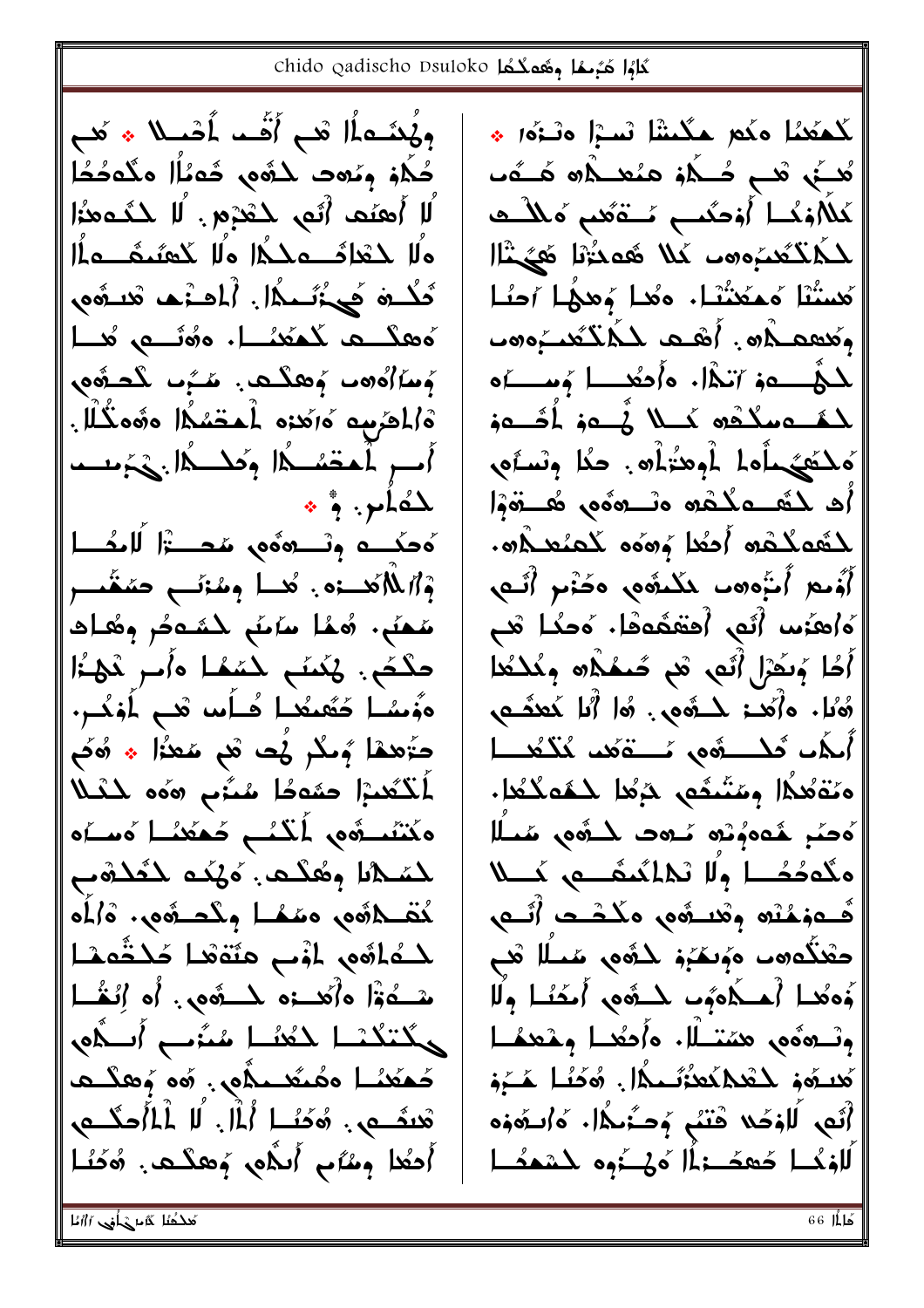ُەھلُّگ لْمَلْلا مْع قُلْمُوم أَمر وْأَمْدْ ملَّسُا فَملْـمِعْ ۚ وَاهُـضُـهِ مْـم صْـٰـٰهُ كُنْـٰـٰهُا هَاهاطْـُه هُــِ نُعْبُـنُـه صَعَعْمًا. لِمَمْلًا هُم مُحْدُّوم أَوْصَاهَا مفَعِدْهُتْـا مِمْتَـلًا مِعْـتَهُمَّا مَحْـتَـلًا هْمْ قُلًّا ۚ هُمْ وَتَعْمَلُاَتُلُاهُ ۚ أَلَّا كُلُّسُومٍ حكلكمـــا هُمُا ٱلللهُ حَبِيدًا مِنْ عَبِيدًا مَعْدَمِ ثَلَّكَتَمِ السَّلَّةُ يَتَكَلَّمُونَ ەلْمە بِٱللَّاەەب لمىْمالا تْعَم قَىلا. مَهجد مُعْظَمِ الْمُحْرِمَٰ الْمُؤْمَنِينَ مِنْ يُو عَمْلِهِ. وَهُوَهْدُكُمْ إِمْهُو وَقَصْلًا حَمْلًا مِنْمَعِلًا : وَاحْمَنَّا : أَنْ مَّ \* هُمسُمُ! حدُّا هكْم لَامُمَا وَهُوْنَا لَا هَـَرَاجِوَنَدِهُـدَةَ . وَهُوَاجُ نَدْهَدُوا اللَّهُ مَعْنُنَا مَكَلًا كَعَجُمْهَ هُـُعَوِّمُب كُمُنَا وَلَا هُمِيعَ مُآتَوَيَا. أَحْقَبَ وحْدُثًا حَهْدَه وهُمَنَا مَعَلَاثًا لِحَدَّ: هَبِ لَمَهُما هُمِيهِ. ه/ُطَعْنَا وِكَعُمَا وِمُعْذُامُلاً لَا الْمَعْرَبِ لِلْكَفَفِ لِلْكُفَاءِ هُمِنُ . هُجُنُا مُحَكُّماً هَجُنْتًا مَعَنَّلُ مثيئة أكسم لمكمسك محشوه. لْدُومِكُمْ إِمْعِنْكُمْ ثَعْمَدًا ﴾ لَا أُهْوُم وُلَا فَعِيشِهِ وَلَا يَلْأَجُرُوْ هِكُمُوْ. جُزَا مُسُبُّسًا إنِّي لِلزُّوصِلَا وُهِكُعَـٰهِ لَا ألمعَ بِهِ حَرَّهُ صَلَّاهُ عَائِشًا ۖ وَنَعْفُصَ هُ}د لا إســُرْنَا مِرْبٍ وِنَعفَــمٍ. أَلَا

لحدٌـــم. أَلَا هَـَـــزه لحقــالمُـلأه كَمِنْـكُلّا لِكُـمِ مَحْمَدُوا كَكَلْـخُلّا أالملا. حنَّومُا وْبِ كَقْدُهِ أَيْكُلْمُصَوْمٍ. رَهُمْ وَهُمْ أَحْمَلْهُمْ وَأَسْلَامٍ وَهُمْ وَهُمْ وَهُمْ وَهُمْ وَهُمْ وَهِ وَهِ مِنْ وَجِهِ مِنْ أحَسْفَاهِ وَهُوَ لَا هُشَيْعَهِ لَحْقَسِهِ كَاثْعًا، قَالَها لَكُمَا أَكْتُمُ وَمَعَاهَمَا أُومَنَا مَعْكَفًا وَهَا لَكُنْفَسَ بِمَوْرَا يُّەھمُا وەُل مىلاھا اْئَى للصَّمنَّى ةَالمَسْمِ لِمُمَادَّــهِ وَسَــٰهَا لِلصَّــهِ بُعَثْمًا مِأْمَّتَىٰمًا مَعْمَلُونَ مِنْ الْمُسْمَىٰ مَدَّاتُ هُمُّ مِنْهُمَا فَــهِ . وَفَــمٍ عَعَدَــمَ مكشا لمثْعْلَا مُكْم مبْرِهِ مَعْهُجْرِه لْدُه وَجِسَبُوءاُ (وَقَفْتُ الْوَهُمَكُمْ \* سَٰعَ مٕۡ ۚ وَمَا وَهُدَا مَعَهُ ۖ وَلَا مَعَهُم ۖ وَلَا يَعۡلَى اللَّهَ وَهكــم أسر حسَّا مَـصلـــدُه. وهُا لِكَحُمًا حَدَمُها. وَصَحْدُوٰ التَّحْسَرُا. مَهْكُنَّا مُحْشَدە حاْمَعْنْقَا، مَحِيَّ مِنَّهِ ﴾ وَهُوَ دُو مُ عَلَّمَ وَمَنْ أَوْ مِنْ مَنْ الْمُؤْتَّسَ وَمِنْ الْمُؤْتَّسَ وَمِنْ الْمُؤْتَشَر لثُّلْهُ هُجِنُدُهِ وَحُزْمِهِ لِلْعْلِلُمِيَّةِ وَ. هُاه مُحْدُّوه مُتكْسُواْ مِعْتُنَا مُحَا سُمِ حَسَرُه دَالُه هُجَالُهُ مَكْمَـدَه لمستقيل ومؤلم كم مسالمتك مصفْ مِنْتَ الْمِمْلَكُمْ أَمْتَنَبَّى مَا مَسْتَمْتَ مَنْ المُهْدُه وَالْمُحْمَدِ الْمُؤْهِ، حَزْمِ هُا وُهِكُمْ قُلْبُوهِ وُهُمْ كَلِهِجَاءَاهِ.

لَّهُ الْمَسْرِينَ أَيْضًا مِنْ الْمُسْتَمَرَّةِ الْمُسْتَمَرَّةِ الْمُسْتَمَرَّةِ الْمُسْتَمَرَّةِ ا